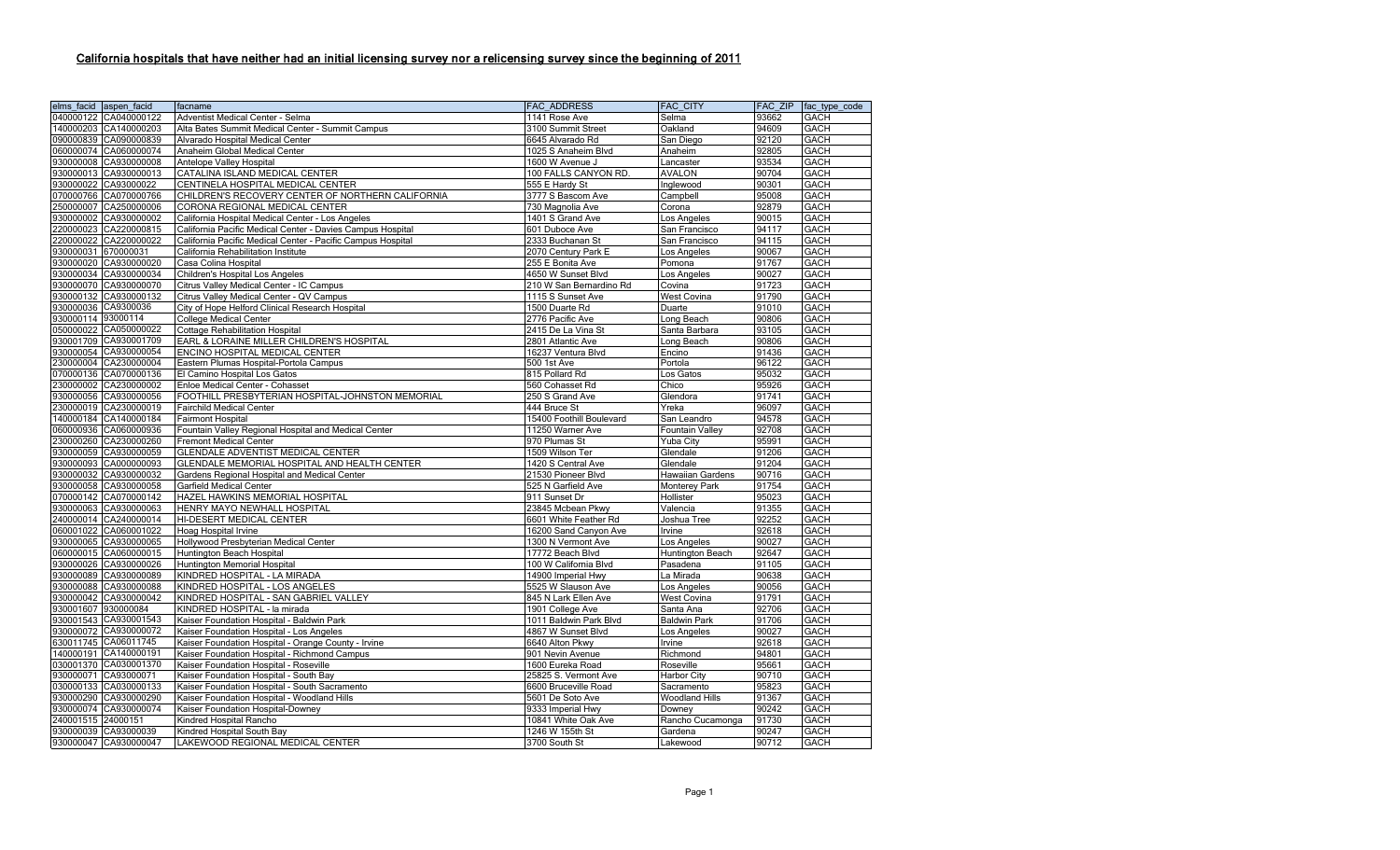## California hospitals that have neither had an initial licensing survey nor a relicensing survey since the beginning of 2011

|                     | elms facid aspen facid | facname                                                     | <b>FAC ADDRESS</b>          | <b>FAC CITY</b>         | <b>FAC ZIP</b> | fac type code |
|---------------------|------------------------|-------------------------------------------------------------|-----------------------------|-------------------------|----------------|---------------|
|                     | 240000025 CA24-0000025 | LOMA LINDA UNIVERSITY MEDICAL CENTER EAST CAMPUS HOSPITAL   | 25333 Barton Rd             | Loma Linda              | 92354          | GACH          |
|                     | 630012294 CA630012294  | LOMA LINDA UNIVERSITY SURGICAL HOSPITAL                     | 26780 Barton Rd             | Redlands                | 92373          | <b>GACH</b>   |
|                     | 930000095 CA930000095  | LONG BEACH MEMORIAL MEDICAL CENTER                          | 2801 Atlantic Ave           | Long Beach              | 90806          | GACH          |
|                     | 050000553 CA050000553  | LOS ROBLES HOSPITAL & MEDICAL CENTER - EAST CAMPUS          | 150 Via Merida              | <b>Westlake Village</b> | 91362          | GACH          |
|                     | 060000024 CA060000024  | La Palma Intercommunity Hospital                            | 7901 Walker St              | La Palma                | 90623          | GACH          |
|                     | 070001349 CA070001349  | Lucile Packard Children's Hospital Stanford                 | 725 Welch Rd                | Palo Alto               | 94304          | <b>GACH</b>   |
|                     | 930000044 CA930000044  | MARINA DEL REY HOSPITAL                                     | 4650 Lincoln Blvd           | Marina Del Rey          | 90292          | GACH          |
|                     | 930000092 CA930000092  | MEMORIAL HOSPITAL OF GARDENA                                | 1145 W Redondo Beach Blvd   | Gardena                 | 90247          | GACH          |
|                     | 930000158 CA350000060  | MIRACLE MILE MEDICAL CENTER                                 | 6000 San Vicente Blvd       | Los Angeles             | 90036          | GACH          |
|                     | 070000154 CA070000154  | MISSION OAKS HOSPITAL                                       | 15891 Los Gatos Almaden Rd  | Los Gatos               | 95032          | GACH          |
| 930000107 CA9300107 |                        | MONROVIA MEMORIAL HOSPITAL                                  | 323 S Heliotrope Ave        | Monrovia                | 91016          | GACH          |
|                     | 930000108 CA93000108   | MONTEREY PARK HOSPITAL                                      | 900 S Atlantic Blvd         | <b>Monterey Park</b>    | 91754          | GACH          |
|                     | 060000035 CA060000035  | Martin Luther King, Jr. Community Hospital                  | 1680 East 120th Street      | Los Angeles             | 90059          | GACH          |
|                     | 930000096 CA930000096  | Methodist Hospital of Southern California                   | 300 W Huntington Dr         | Arcadia                 | 91007          | GACH          |
|                     | 930000027 CA930000027  | <b>Mission Community Hospital</b>                           | 14850 Roscoe Blvd           | Panorama City           | 91402          | GACH          |
|                     | 060000066 CA060000066  | Mission Hospital Laguna Beach                               | 31872 Coast Hwy             | Laguna Beach            | 92651          | GACH          |
|                     | 240000052 CA240000052  | Mountains Community Hospital                                | 29101 HOSPITAL ROAD         | LAKE ARROWHEAD          | 92352          | GACH          |
|                     | 240000037 C2400000037  | NORTHERN INYO HOSPITAL                                      | 150 Pioneer Ln              | Bishop                  | 93514          | GACH          |
|                     | 930000112 CA930000112  | NORWALK COMMUNITY HOSPITAL                                  | 13222 Bloomfield Ave        | Norwalk                 | 90650          | GACH          |
|                     | 930000111 CA930000111  | Northridge Hospital Medical Center                          | 18300 Roscoe Blvd           | Northridge              | 91325          | <b>GACH</b>   |
|                     | 930000105 CA930000105  | OLYMPIA MEDICAL CENTER                                      | 5900 W Olympic Blvd         | Los Angeles             | 90036          | <b>GACH</b>   |
|                     | 930000057 CA930000057  | PACIFIC ALLIANCE MEDICAL CENTER                             | 531 W College St            | Los Angeles             | 90012          | <b>GACH</b>   |
|                     | 930000099 CA930000099  | PRESBYTERIAN INTERCOMMUNITY HOSPITAL                        | 12401 Washington Blvd       | Whittier                | 90602          | GACH          |
|                     | 930000003 CA930000003  | PROMISE HOSP OF EAST LOS ANGELES-EAST L.A. CAMPUS           | 443 S Soto St               | Los Angeles             | 90033          | GACH          |
|                     | 930000033 CA930000033  | PROMISE HOSP OF EAST LOS ANGELES-SUBURBAN CAMPUS            | 16453 Colorado Ave          | Paramount               | 90723          | GACH          |
|                     | 930000066 CA930000066  | PROVIDENCE HOLY CROSS MEDICAL CENTER                        | 15031 Rinaldi St            | <b>Mission Hills</b>    | 91345          | GACH          |
|                     | 930000157 CA930000157  | PROVIDENCE LITTLE COMPANY OF MARY MEDICAL CENTER SAN PEDRO  | 1300 W 7th St               | San Pedro               | 90732          | GACH          |
|                     | 930000100 CA930000100  | PROVIDENCE SAINT JOHN'S HEALTH CENTER                       | 2121 Santa Monica Blvd      | Santa Monica            | 90404          | GACH          |
|                     | 930000091 CA93000091   | PROVIDENCE TARZANA MEDICAL CENTER                           | 18321 Clark St              | Tarzana                 | 91356          | GACH          |
|                     | 930000133 CA930000133  | Pacifica Hospital of the Valley                             | 9449 San Fernando Rd        | Sun Valley              | 91352          | GACH          |
|                     | 930000077 CA930000077  | Palmdale Regional Medical Center                            | 38600 Medical Center Dr     | Palmdale                | 93551          | GACH          |
|                     | 930000101 CA000000101  | Providence Saint Joseph Medical Center                      | 501 S Buena Vista St        | <b>Burbank</b>          | 91505          | GACH          |
|                     | 240000046 CA240000046  | <b>Redlands Community Hospital</b>                          | 350 Terracina Blvd          | Redlands                | 92373          | GACH          |
|                     | 930000162 CA930000162  | Ronald Reagan UCLA Medical Center                           | 757 Westwood Plz            | Los Angeles             | 90095          | GACH          |
|                     | 930000128 CA930000558  | SAINT FRANCIS MEDICAL CENTER                                | 3630 E Imperial Hwy         | Lynwood                 | 90262          | GACH          |
|                     | 070000635 CA070000635  | SAINT LOUISE REGIONAL HOSPITAL                              | 9400 No Name Uno            | Gilroy                  | 95020          | GACH          |
|                     | 930000125 CA930000125  | SAN DIMAS COMMUNITY HOSPITAL                                | 1350 W Covina Blvd          | San Dimas               | 91773          | GACH          |
|                     | 040000613 CA040000613  |                                                             |                             |                         | 93720          | <b>GACH</b>   |
|                     |                        | SAN JOAQUIN VALLEY REHABILITATION HOSPITAL                  | 7173 N Sharon Ave           | Fresno                  |                |               |
|                     | 930000140 CA93000140   | SHERMAN OAKS HOSPITAL                                       | 4929 Van Nuys Blvd          | Sherman Oaks            | 91403          | GACH          |
|                     | 930000141 CA930000141  | SHRINERS HOSPITALS FOR CHILDREN                             | 3160 Geneva St              | Los Angeles             | 90020          | <b>GACH</b>   |
| 150000050 CA1500050 |                        | SONOMA DEVELOPMENTAL CENTER                                 | 15000 Arnold Dr             | Eldridge                | 95431          | <b>GACH</b>   |
|                     | 060000063 CA060000063  | Saddleback Memorial Medical Center                          | 24451 Health Center Dr      | Laguna Hills            | 92653          | <b>GACH</b>   |
|                     | 060000064 CA06000064   | Saddleback Memorial Medical Center - San Clemente           | 654 Camino De Los Mares     | San Clemente            | 92673          | <b>GACH</b>   |
|                     | 930000041 CA930000041  | San Gabriel Valley Medical Center                           | 438 W Las Tunas Dr          | San Gabriel             | 91776          | GACH          |
|                     | 140000683 CA140000683  | San Ramon Regional Medical Center South Building            | 7777 Norris Canyon Road     | San Ramon               | 94583          | GACH          |
|                     | 070000149 CA070000149  | Santa Clara Valley Medical Center                           | 751 S Bascom Ave            | San Jose                | 95128          | GACH          |
|                     | 930000049 93000014286  | Santa Monica - UCLA Medical Center and Orthopaedic Hospital | 1250 16th St                | Santa Monica            | 90404          | GACH          |
|                     | 090000016 CA090000016  | Scripps Mercy Hospital Chula Vista                          | 435 H St                    | Chula Vista             | 91910          | GACH          |
|                     | 230000017 CA230000017  | Seneca District Hospital                                    | 130 Brentwood Dr            | Chester                 | 96020          | GACH          |
|                     | 220000028 CA220000028  | Seton Coastside                                             | 600 Marine Blvd             | Moss Beach              | 94038          | GACH          |
|                     | 080001470 CA080001470  | Sharp Mary Birch Hospital For Women And Newborns            | 3003 Health Center Dr       | San Diego               | 92123          | GACH          |
|                     | 230000016 CA23000016   | Shasta Regional Medical Center                              | 1100 Butte St               | Redding                 | 96001          | GACH          |
|                     | 930000035 CA93000035   | Silver Lake Medical Center                                  | 1711 W Temple St            | Los Angeles             | 90026          | GACH          |
|                     | 030001799 CA030000142  | Sonora Regional Medical Center                              | 1000 Greenley Road          | Sonora                  | 95370          | GACH          |
|                     | 030000365 CA030000365  | Sonora Regional Medical Center                              | 179 Fairview Lane           | Sonora                  | 95370          | GACH          |
| 250000344 250000344 |                        | Southwest Healthcare System                                 | 36485 Inland Valley Dr      | Wildomar                | 92595          | GACH          |
|                     |                        | 230000020 CCA230000020 St. Elizabeth Community Hospital     | 2550 Sister Mary Columba Dr | <b>Red Bluff</b>        | 96080          | GACH          |